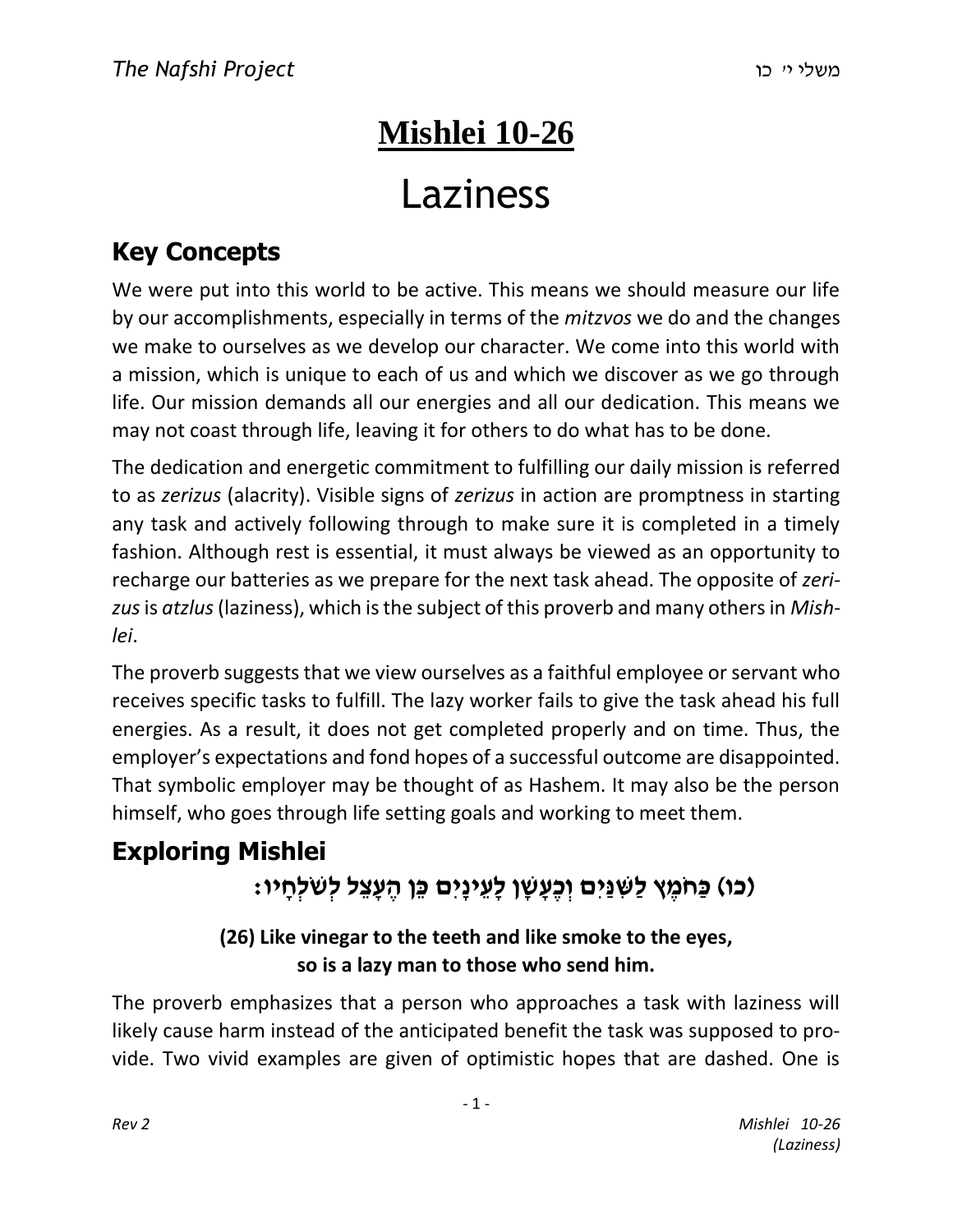vinegar which can have a positive value as a food, but which can also cause harn to the teeth. The other example is smoke which harms the eyes, even though it preserves food and comes from a warming fire.

Previously, in Segment 10-05, we have seen how laziness can cause economic harm to a farmer who neglects the attention that he should be giving to the seasonal demands of raising crops. Earlier in Segment 6-06 we have seen how a lazy person uses wishful thinking to foolishly evade the demands that are made upon him.

## **Learning Mishlei )כו( כַּחֹמֶ ץ לַשִּׁ נַּיִם וְ כֶעָ שָׁ ן לָעֵ ינָיִם כֵּן הֶ עָ צֵ ל לְשֹׁלְחָ יו:**

**CE**) **Like vinegar,** which is harmful to the teeth  $-$  **לְשִׁיִּים וְכֵעֲשֶׁן לַעֱינַיִם, — and like smoke,** which is harmful **to the eyes c** is a lazy man to those who send him — בֵּן הֵעָצֵל לְשֹׁלְחָיוּ.

If he performed his mission energetically, those who send him will be grateful, but if he is negligent, he can do more harm than good.

### **Additional Insights**

### **VINEGAR**

(1) Vinegar can be used as a food or medication, but it can also cause harm to the teeth. This harm may be greater than the health benefit or food value of the substance. (רבינו יונה, המאירי, הגר״א)

(2) Vinegar can be used as a means to make food appetizing, but can also cause pain to the teeth. Not only does the person not get the benefit of improved appetite, the pain may cause him to lose his interest in food altogether. (הגר״א)

### **SMOKE**

(3) When a person lights a fire to gain warmth, the harm done to his eyes by the smoke may be worse than the benefits he receives from the heat. (המאירי(

(4) A person may make a fire for light, but if the wood is damp, there will be much smoke. Not only will it interfere with the light, it will cause pain to his eyes. (הגר״א)